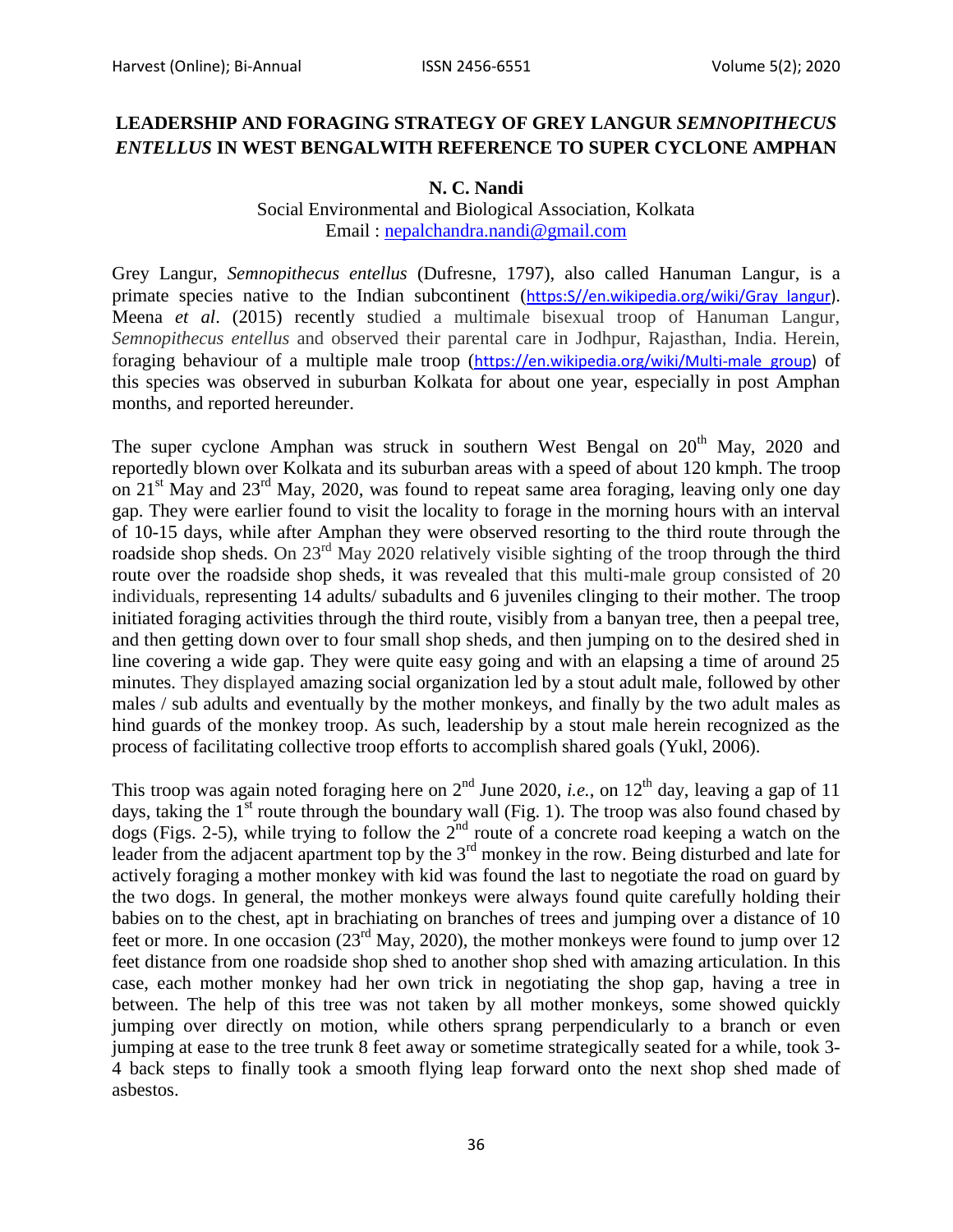On  $2<sup>nd</sup>$  June, 2020, close watch revealed actively chasing by two dogs from the  $2<sup>nd</sup>$  monkey in line of progression and the troop compelled to manage along the adjacent  $2<sup>nd</sup>$  route of concrete rural road. The next visit after 21 days on 23rd June, 2020, same interaction with dogs occurred and managed to follow the  $2<sup>nd</sup>$  route through boundary wall, building and the concrete road. On  $1<sup>st</sup>$  July, 2020, the troop followed the  $2<sup>nd</sup>$  route. Next day, i.e., on  $2<sup>nd</sup>$  July 2020, leaving no gap, the troop followed the same  $2<sup>nd</sup>$  route and found chased by two dogs. On  $6<sup>th</sup>$  July 2020 morning during rain, the troop came again with a gap of 3 days and followed the 1<sup>st</sup> route of boundary wall with no chase of dogs. On  $12<sup>th</sup>$  July at 6.10 pm in the evening, the monkeys only were on return journey to the roost observed on a fourth route on the other roadside shop sheds, also seen foraging in late hours. Next day on  $13<sup>th</sup>$  July 2020, the entire troop had a tough time at early morning hours of 6.00 am, faced an encounter with three super excited dogs which chased, even jumping on to the other wall, but the troop with time managed to follow the  $2<sup>nd</sup>$  route.

On 27<sup>th</sup> July 2020, without any gap, the troop came at 7.00 am in the morning about an hour late and took much time to follow the  $2<sup>nd</sup>$  route though there was one dog not so excited. It was observed that the mother monkeys were on training mode to their kids took 45 minutes to cover the area in sight, and the leadership by strong male was not so marked and also the last one was a mother monkey. Apparently, hind guard by male monkeys was absent. On 20 August 2020, the troop came at 6 am followed  $2<sup>nd</sup>$  route taking minimum time. This is presumably monkey kids are somewhat trained up and confident, even though found clinging onto the mother when in movement on road. Sugiyama (1965) observed that in infants after six months old, locomotion is predominantly independent and carrying by the mother is rare. Foraging the same area again, on  $1<sup>st</sup>$  and  $2<sup>nd</sup>$  July 2020 leaving no gap, was presumably be attributed to super cyclone Amphan adversity impact, while on  $27<sup>th</sup>$  July 2020 could not be explained. It seems that foraging gap varied highly and also their time schedule with situation.

Extensive and intensive fixed site observations suggest that this multiple male troop may shift their night roost site, entire or in part, if any exigency arises. In general, abnormality and nonsynchronic foraging activities apparently appear unexplained. It is found that this troop is flexible in their approach to life activities, including leadership, forage strategy, time schedule and feeding time, based on availability of food, local situation and environmental condition. Baby monkeys are taken care of for about six months including carry clinging onto the tummy and socialization to brachiating, jumping and climbing up a building wall outside. In the locality there have been more canine-simian conflicts than man-monkey conflicts. Bursting of five crackers one day and one cracker on some other day was noted. It is also worth mentioning that a local person was found trying his best to keep the dogs restrained to canine-simian conflicts.

## **REFERENCES**

[https://en.wikipedia.org/wiki/Gray\\_langur](https://en.wikipedia.org/wiki/Gray_langur)

[https://en.wikipedia.org/wiki/Multi-male\\_group](https://en.wikipedia.org/wiki/Multi-male_group)

- Meena, A. K., Sharma, G. and Rajpurohit, L. S. 2015. Study of parental care in a multimale bisexual troop of Hanuman Langur, *Semnopithecus entellus* in and around Jodhpur. *J. Global Biosci*., **4**(9) : 3384-3390.
- Sugiyama, Y. 1965. On the social change of Hanuman langurs (Presbytes entellus) in their natural conditions. *Primates*, **6**: 381-417.
- Yukl, G. 2006. *Leadership in organizations*. Prentice Hall, London